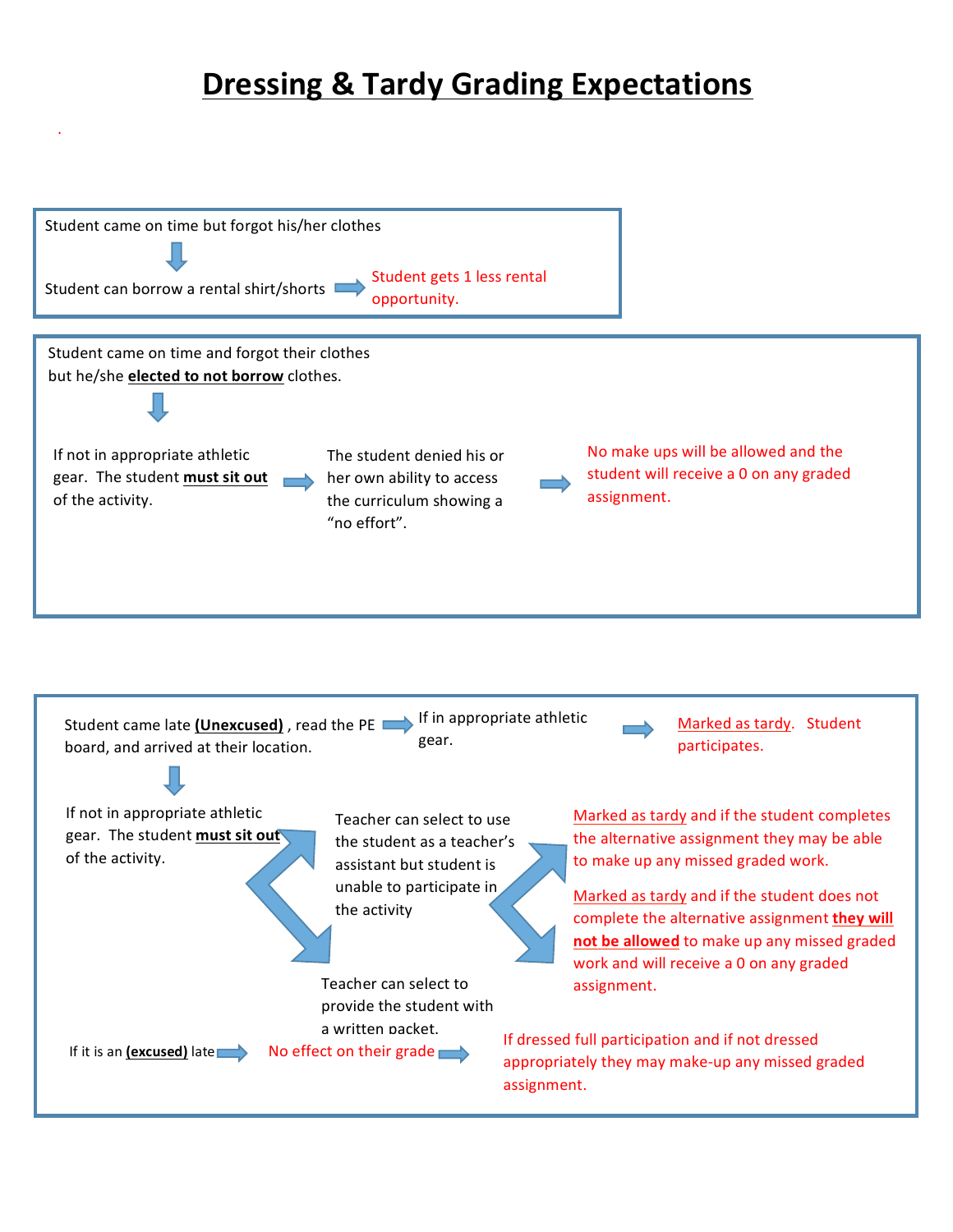# **Grading Expectations**



30 % of total grade 2 (10) Point Grades in the unit

A standard deduction of -2 will occur if the student demonstrates any of the following, but only 2 points can be taken away each class period.

- 2 Forgetting their fitness packet
- 2 Incompletion of their fitness packet for the day
- 2 Unsportsmanlike Conduct/Negative Language/Negative Actions
- 2 Interrupting class flow/Delaying Instruction
- 2 Being unsafe
- -2 Not following set rules during gameplay
- 2 Not following the teachers directions

Any major PSR issue needs to be addressed as a behavior **issue with a direct consequence.** 

# **Movement Skills/Knowledge**

30 % of total grade Movement 2 (10) Point Grades in the unit

## Knowledge 20 Points per unit

# **Movement Skills** This includes: -Teacher observation during drills, lead-up games, and official games -Skills tests that isolate a specific skill (can be done throughout the unit during warm-ups or whenever a team is out (example 6/7 teams are playing football and you are skills testing the team that is currently off. - Examples of skill testing: Passing/Catching/Shooting/Dribbling/Serving/Forehand/Backhand/Defending etc... **Knowledge:** Written Quizzes and Understanding of the rules and game strategies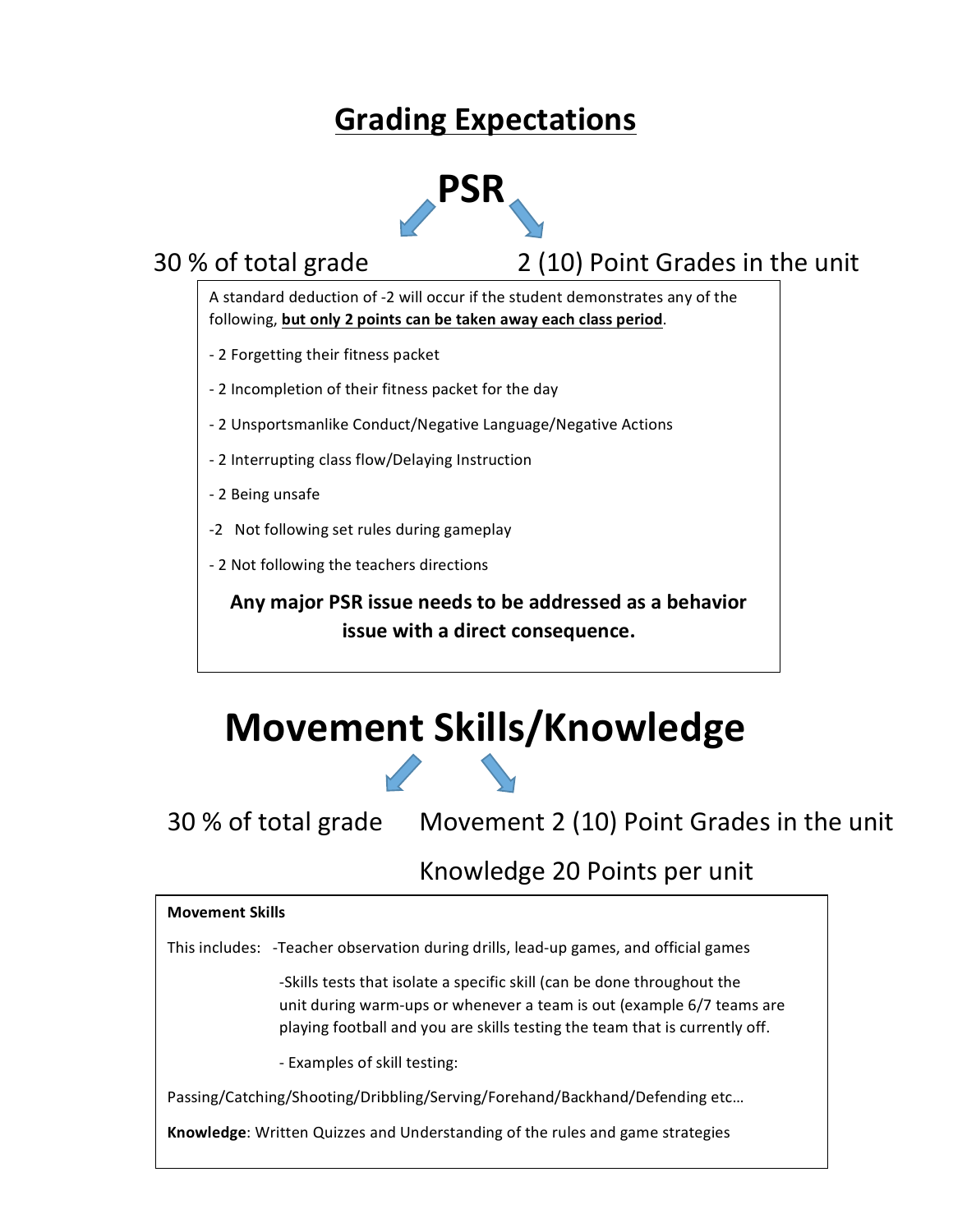# **Grading Expectations**



20% of total grade 2 (10) Point Grades per unit

A standard deduction of -2 will occur if the student demonstrates any of the following, **but only 2 points can be taken away each class period**. 

- 2 Did not sustain an adequate pace during warm-up/jogging the lap/low effort during dynamic warm-up

-2 Lack of completed instruction/ Did not demonstrate effective effort during transitions from one spot of the field or court to another, or during drills, lead-up games and official game play.

# **Interval Training**

## 20% of total grade 10 Points per day

This grading category includes (Fitness Day Activities Only) Personal Best Runs/Mix it up Runs/Fitness Testing/Interval Training days.

10 – Demonstrates an adequate pace and a sustained effort during the fitness activity.

The grade is out of 10, grade accordingly but if they attempt the activity they get a minimum of 5 points

## **They earn a Z if:**

- They are not dressed appropriately for activity/Complete alternative assignment.

- They have a minor illness or injury

## **They earn a 0 if:**

 $0$  – If they refuse to participate/Not dressed and does not complete alternative assignment or failed to make-up a missed fitness day.

## They earn an X if:

It is a long-term medical illness or injury

# Total Points depend on how many days we complete in a unit.

Personal Best Grading

 $10$  – In the healthy fitness zone or better

If outside the healthy fitness zone it will be based upon 1 minute of their baseline average.

5- Outside the healthy fitness zone or more than 1 minute from their baseline average.

Students can make up any interval training day by 4 laps around the track or any indoor activity that all of I the teachers deem as an appropriate make up.

Interval Training Make-Ups 

During MAP's make-ups will occur

 $\blacksquare$  At the end of the quarter the last fitness day will be a  $\blacksquare$  make-up day.

1 Fault day will be given for any student who missed a day because of an illness/injury (excused note) or because of an excused absence.